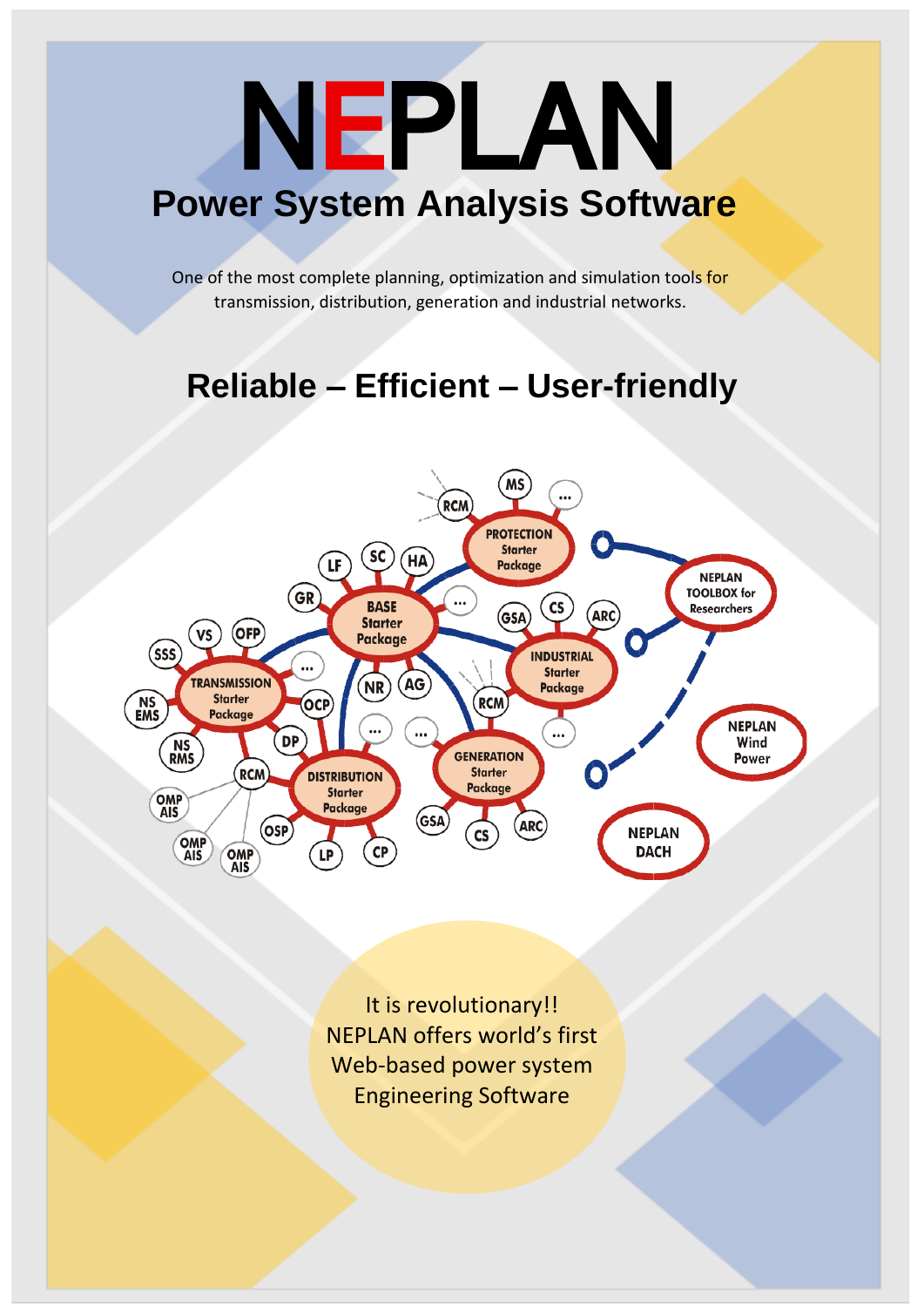# **NEPLAN 360**

# The revolutionary web and browser based power system analysis tool

iEngineering Australia and BCP has launched the first full browser and web-based power system analysis tool on the market and offers therefore all advantages of cloud computing. The software does not need to be installed on a specific desktop computer or notebook but is accessible everywhere through Internet. As a result, new licensing models are available for the users.

NEPLAN® 360 has the same functionality as the desktop version, used all over the world. As this software, it can be used for the planning of Transmission and Distribution networks, Renewable Energy Systems, Smart Grids and Generation/ Industrial Plants, but now the network configuration can be laid over a geographic map improving visualization and the efficiency of planning engineers. A wide range of maps can be used for this purpose like detailed street maps, aerial and satellite images and basically any type of map data available for Geographical Information Systems (GIS).

Furthermore, the algorithms of NEPLAN® 360 can beaccessed directly by any external GIS, SCADA or Smart Grid application through Web Services.

Network projects can be stored in the cloud, on the NEPLAN Internet server and locally on the desktop computer or tablet.

## Geographical Maps

- Electrical Network can be laid over geographical maps.
- Street maps, aerial and satellite images and basically any type of map available for Geographical Information Systems (GIS) can be configured.
- The project can be defined in any national geographical reference system.

## New Licensing

- Single-User or Multi-User in the Cloud
- Multi-User in customer's Intranet
- Software as a service

## Web Services

- Creation / Modification of network
- Assigning Measurements / Switch States
- **Start Calculation**
- **Retrieve Results**
- **Batch Processing**

# Network Data Storing

- Multi-User SQL-Database in the Cloud
- Multi-User SQL-Database in Customer's Intranet
- NEPLAN Internet server

XML File locally



Electrical network with geographical map Schematic network in NEPLAN 360



Voltage behaviour during start-up of a sequence of motors







Flicker calculation with Pst- and Plt-limit curves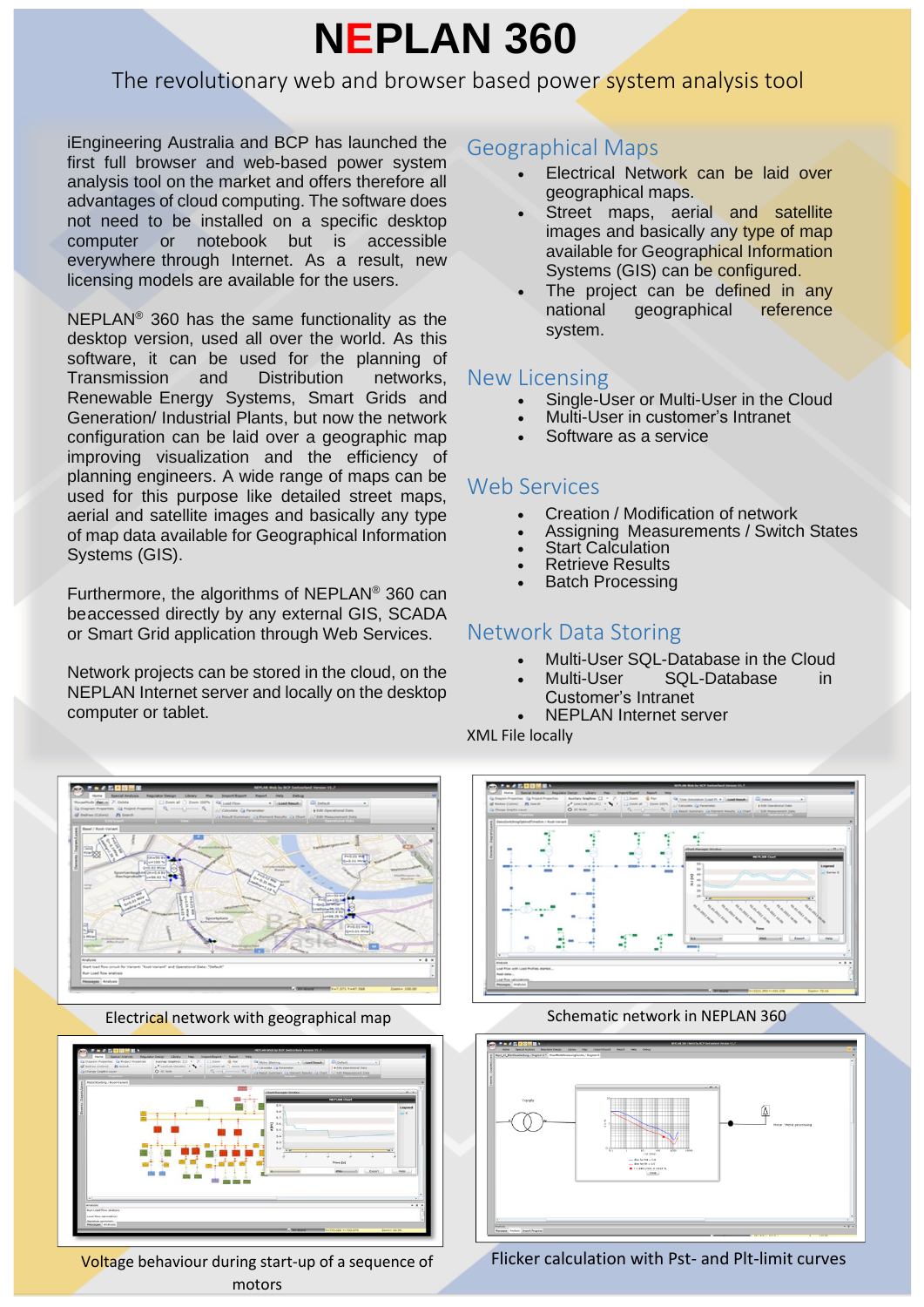# **NEPLAN Desktop**

The most advanced and complete Power System Analysis Tool

# **Database**

- Common database for all calculation modules
- Excellent variant management system
- Adding and displaying user-defined data fields
- Many import/exports facilities (MS-Access, Oracle, MS SQL, PSS/E, ENTSO-E CIM, IEEE, MS-Excel, etc.)
- Interface to GIS and SCADA/DMS systems
- Import of measurement data.
- Load profiles (daily, monthly, yearly)
- Graphical and tabular (like MS-Excel) data entry for all elements
- Integrated library manager with extensive libraries (e.g., protection library)
- For researchers: most advanced modeling tools to build user-defined models forcontrollers or AC/DC primary components used in Smart Grid and Wind Power applications with interfaces to MATLAB® and Simulink®
- NPL (NEPLAN Programming Library) allows to access all data and analysis functions through a C/C++ API interface

# **GUI, Graphic Editor**

- Most user-friendly graphical databaseeditor with powerful CAD editing facilities
- Windows 7/8, Vista, XP
- Multi-document and multi-window system
- Multi-diagram and multi-layer technique
- User interface in English, French, Italian,German, Spanish, Russian and more
- Fully graphical and object-oriented
- User-defined and nested symbols
- Copy/Paste to/from MS-Excel and MS-Word
- Import of DXF, BMP, DRW, PCX, TIFF,
- ... • Data and results displayed on the diagram.
- Result comparisons of different variants
- **Extensive network coloring facilities**
- User defined symbols may be created.
- Graphical toolbox for auxiliary graphic
- Excellent chart manager for result evaluation
- Graphic editor for block diagrams of user defined regulators (exciters, governors,etc.)
- Visualization of the network in Google Earth



Distribution: Load Flow with Energy Loss Calculation

Voltage Stability and Sensitivity Analysis



Dynamic Simulator (RMS, EMT, PHDYN)



Visualization of an electrical network with results in Google Earth based on NEPLAN project

Transmission: ENTSO-E Network 380/220 kV

Industrial: Oveercurrent Relay Coordination